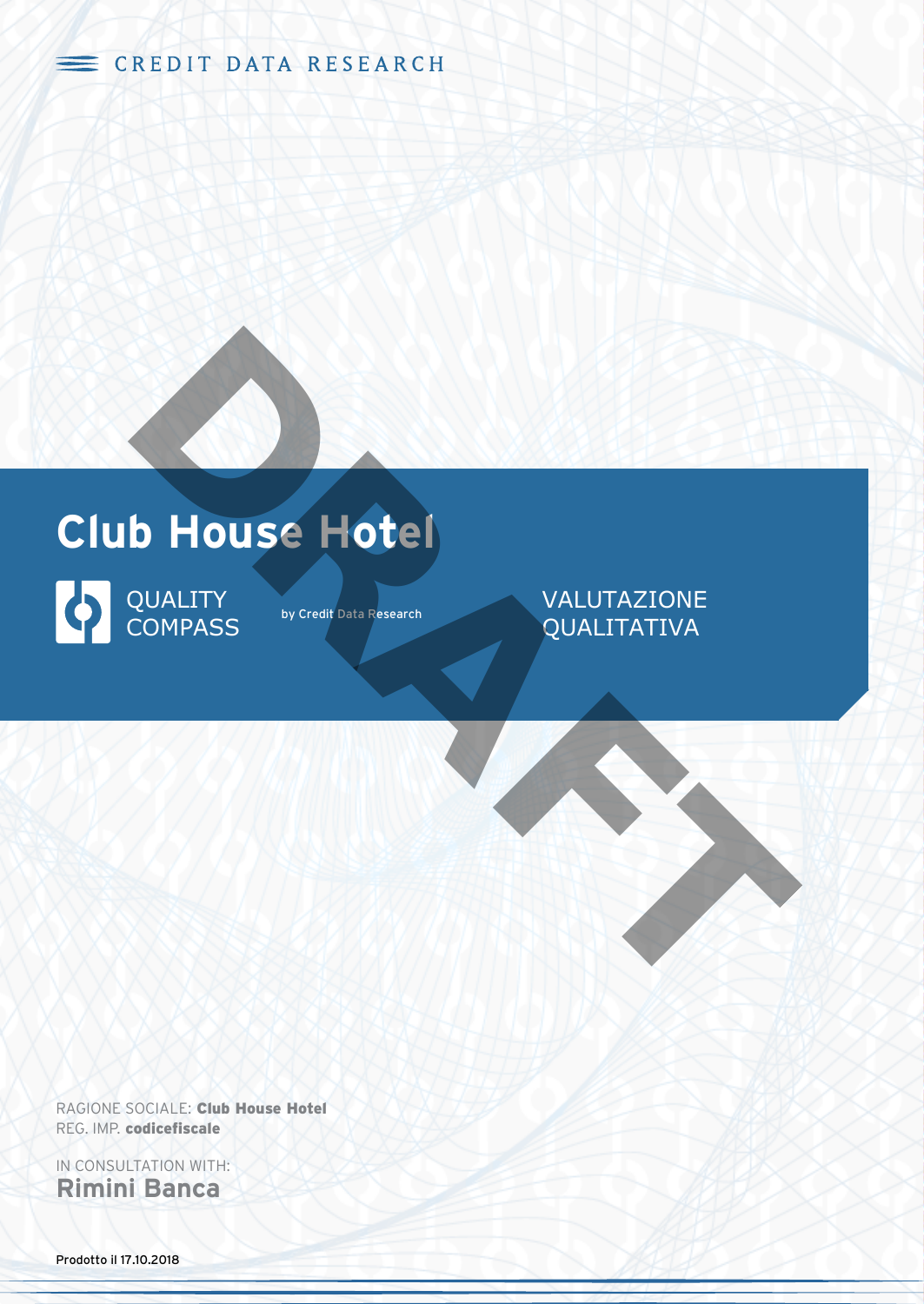

by Credit Data Research

**Club House Hotel** IN CONSULTATION WITH: **RIMINI BANCA**



## **Club House Hotel**

### ANALISI QUALITY COMPASS



Il Forum Qualitativo composto dall'Associazione Bancaria Italiana e dalle maggiori Associazioni di Categoria, valuta ricorrentemente i dati delle scorecard analizzandoli statisticamente.

L'App Quality Compass è in linea con la regolamentazione Basilea 2 ed il suo output può essere utile per la comprensione dei Rating Interni utilizzati da alcuni Istituti di Credito. La tecnologia della scorecard è stata realizzata attraverso un processo di calibrazione ed affinamento messo in atto da esperti del settore creditizio.



**Componente qualitativa Moderata** Valido dal **17.10.2018** al **17.10.2019**

Club House Hotel | **C** | Pagina 2 di 4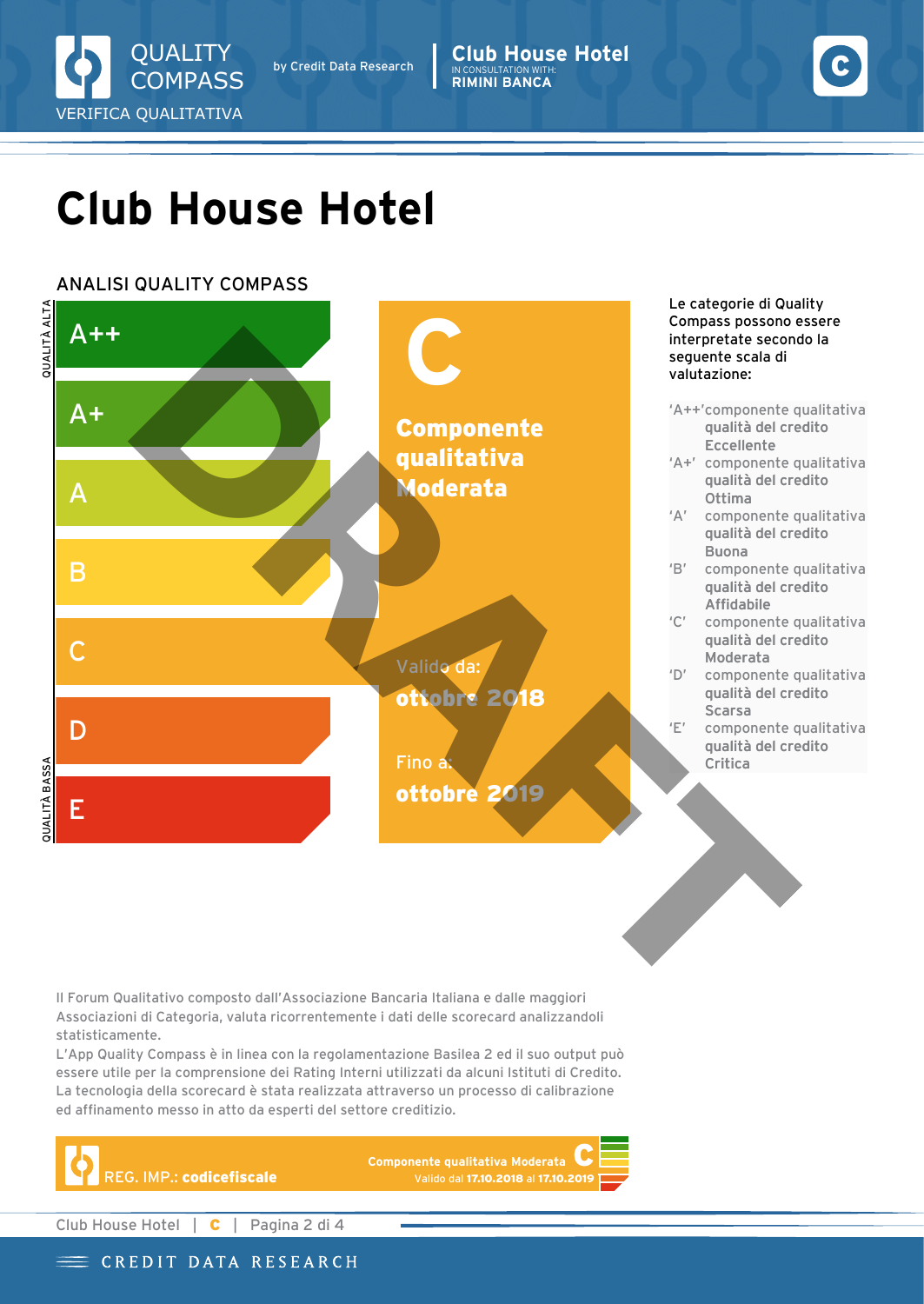

**Club House Hotel** IN CONSULTATION WITH: **RIMINI BANCA**



# **Club House Hotel**

## CONFRONTO SETTORIALE

Comparazione con aziende della stessa categoria ATECO



### RISULTATI RISPOSTE

| <b>PORTAFOGLIO</b><br>CLIENTI       | 01 |       |   | 02 03 04 05       |   |   |   |  |
|-------------------------------------|----|-------|---|-------------------|---|---|---|--|
|                                     | в  | D     | в | A                 | в |   |   |  |
| ATTIVITÀ                            | 01 |       |   | 02 03 04 05 06    |   |   |   |  |
|                                     | D  | C     | A | D                 | в | в |   |  |
| <b>POSIZIONAMENTO</b>               | 01 |       |   | 02 03 04 05 06    |   |   |   |  |
|                                     | С  | в     | в | в                 | C | в |   |  |
|                                     |    |       |   |                   |   |   |   |  |
|                                     | 01 |       |   | 02 03 04 05 06 07 |   |   |   |  |
| <b>VISIONE /</b><br><b>GESTIONE</b> | A  | в     | C | C                 | в | A | в |  |
|                                     | 01 | 02 03 |   |                   |   |   |   |  |
| <b>TREND DI</b><br><b>SETTORE</b>   | в  | A     | A |                   |   |   |   |  |

**Componente qualitativa Moderata C** Valido dal **17.10.2018** al **17.10.2019** ll grafico Spider fornisce un elemento di comparazione utile all'azienda per valutare i propri risultati rispetto a quelli di altre aziende del proprio segmento merceologico.

Tali risultati vengono aggiornati dinamicamente e riflettono le medie settoriali. Ogni asse del grafico rappresenta il punteggio rispetto a una delle cinque sezioni di cui è composto il questionario, con una percentuale che va da 0 a 100.

Maggiore e' l'area poligonale, migliore e' la valutazione dell'azienda. In particolare le due aree di colore diverso rappresentano rispettivamente l'azienda in esame (area blu chiaro) e la media di una popolazione riferita allo stesso segmento di attività economica (area grigia).

I risultati delle risposte visualizzati nel riepilogo sono riportati per facilitare un ulteriore controllo sui dati inseriti nell'App Quality Compass.

Club House Hotel | **C** | Pagina 3 di 4